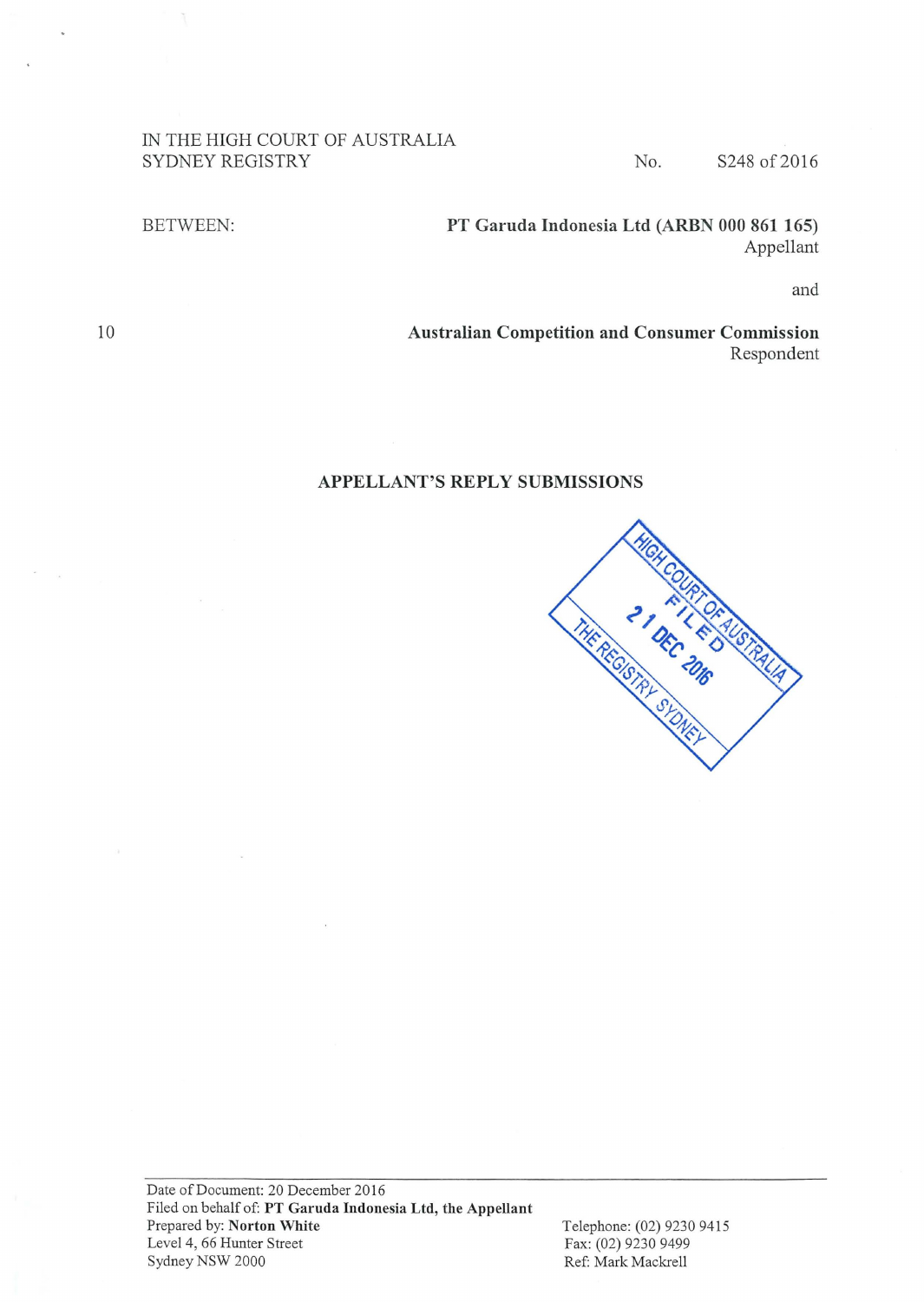#### **PART I CERTIFICATION**

These submissions are in a form suitable for publication on the intemet.

# **PART 11 REPLY**

# A. **MARKET**

- 1. **Market Definition or Characterisation?** The respondent criticises Garuda's submission that the majority below treated the question of whether a market was "in Australia" as a separate and additional question to that of market definition (RS[24]).
- 10
- 2. The respondent's case is that in addition to questions of substitution it is pennissible in answering the question whether a market is "in Australia" to take into account that:
	- (a) elements of the services in question were delivered in Australia (RS  $[4]$ ,  $[16]$  and [29]);
	- (b) competition in the market physically took place in Australia (RS [4], [9] and  $[24]$ :
	- (c) participants in each market were located in Australia (RS [4], [28] and [31]);
	- (d) demand for the services existed in Australia (RS [4] and [28]);
- (e) the services were marketed within Australia (RS [4], [16], [19], [28] and [31]); 20 and
	- (f) barriers to entry being in Australia. (ANZ RS [66.3])
	- 3. At RS [24] the respondent leaves open the question whether those matters are to be considered *"in order to conclude whether [the market] is properly characterised as a market "in Australia""-*that is as a separate and additional question to that of market definition - or alternatively whether those matters are to be brought to account as part of a "flexible purposive and evaluative" process of market identification.
- 4. Garuda does not repeat its submissions in chief as to why the question is not one of 30 characterisation but rather one of market definition.
	- 5. The process of market definition is purposive and evaluative. It is a focusing process. Its purpose is to identify the clearest picture of relevant competitive processes to assess whether the substantive criteria for the particular contravention in issue are satisfied, in the commercial context the subject of analysis.<sup>1</sup> The aim is to identify suppliers whose existence significantly restrains the defendant's market power.<sup>2</sup>
- 6. Market power is price setting freedom. The metaphoric character of it cannot import the idea of the decision maker being in the marketplace physically. Constraint is the 40 consequence of substitutability at least at a competitive price. That exists in an economically significant sense at the possible place or places of substitution. Accepting that its effect will be felt at the place of decision it is important to recognise the limited significance of this fact from a market definition perspective. The situs of possible substitution is within the territorial parameters of the market. The delivery of the service, decision to substitute, marketing and barriers to entry may or may not be

<sup>&</sup>lt;sup>1</sup> Australian Competition and Consumer Commission v Flight Centre Travel Group Limited [2016] HCA 49 per Kiefel and Gageler JJ at [69], Nettle and Gordon JJ agreeing at [123] and [150].

<sup>&</sup>lt;sup>2</sup> Areeda and Kaplow: "Anti-Trust Analysis" cited in *Taprobane Tours* (1991) 33 FCR 158 at 178.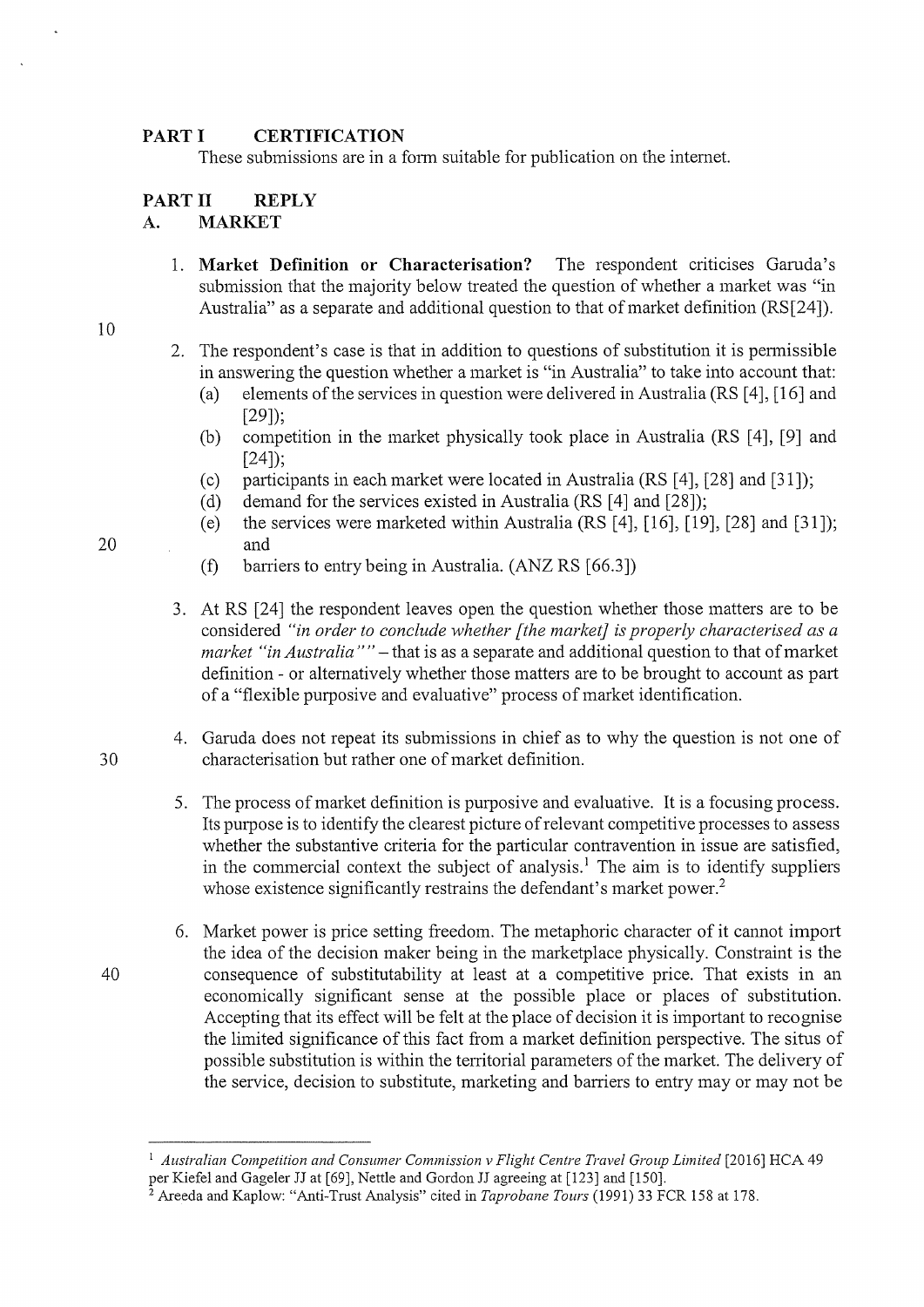within those territorial parameters but they are not legally, because they are not economically, relevant as they bear no necessary relation to the question of constraint.

- 7. The respondent submits that it is appropriate to *"embark on a wider survey of the features of the market in order to conclude whether it is properly characterised as a market 'in Australia'"* (RS [24]). If, as the Respondent suggests, that occurs as part of market definition, it is circular: the survey is of features which can only be identified by the process. The Respondent's process does not focus any inquiry and does not seek to identify suppliers whose existence significantly restrains the defendant's market 10 power. It is not a process of market definition. Rather, each of the matters to which the Respondent points indicates that the conduct in issue may have an effect in Australia. That is extraneous to market definition.
- 8. For example, Garuda was alleged and found to have made and given effect to the "Hong Kong Imposition Understanding"3 on the basis that it joined in an Understanding between all members of the Hong Kong BAR-CSC (TJ[650]). Fiftyfive airlines constituted the Hong Kong BAR-CSC.4 Only 17 of those airlines operated "on-line"<sup>5</sup> (that is with their own aircraft)<sup>6</sup> from Hong Kong to Australian ports. The other airlines constrained Garuda's pricing freedom by offering, or being able to offer, 20 carriage by interlining with an airline that was online to Australia. Those offline airlines did not need to have a physical presence in Australia<sup>7</sup> and it is a distraction from the relevant market inquiry to consider as the Respondent does at RS [32] and [33] whether they had a physical presence both in Hong Kong and Australia.
- 9. The submissions at RS [14] conceming *QCMA, Australian Meat Holdings, QIW Retailers v Davids Holdings* and *Boral Besser* underline that a market is where there are or may be suppliers whose presence constrains a defendant's prices. In the selling of delivered goods the economic and practical realities of delivery detennine the territory across which the defendant's pricing freedom is constrained. In each of those 30 cases the market was in the area across which it was feasible for suppliers to travel to sell their goods. A feature of the markets in *this* case is that no airline would travel to make a sale. Sales occurred at the airport of origin.
	- 10. **The inflexible aspects of the market:** At RS [30] and ANZ RS [43] Garuda is criticised for its reliance upon inflexible aspects of the market. Those aspects infonn the assessment of market structure<sup>8</sup> and the commercial and economic reality. For example, the Respondent relies on demand for airline's services in Australia but the finding at trial was that demand from shippers was for door to door delivery (TJ[25], [27]). That demand was satisfied by freight forwarders (TJ[38], [46]) with whom

<sup>3</sup> See Amended Statement of Claim paragraphs 230A- G and TJ[658].

<sup>4</sup>See particulars to paragraph 230B of the Amended Statement of Claim.

<sup>5</sup> Application A90855 for the Revocation and Substitution of Authorisation No A90435: Discussion Paper

<sup>&</sup>lt;sup>6</sup> TJ[84] second sentence<br><sup>7</sup> Carriage from Indonesia is governed by the Warsaw *Convention for the Unification of Certain Rules Relating to International Carriage by Air* found at Schedule 1 to the *Civil Aviation Carriers Liability Act 1959* and that from Hong Kong by the Warsaw Convention as amended at The Hague at Schedule 2 to that Act. Articles 1(3), 30(1) and 30(3) operate so that airlines can deliver through interlining without the first carrier having any form of physical presence at the airport upon arrival. 8 *Analysis of market structure is necessmy to determine distribution of power within the market* per French J in

*Taprobane Tours* (1991) 33 FCR 158 at 179.6.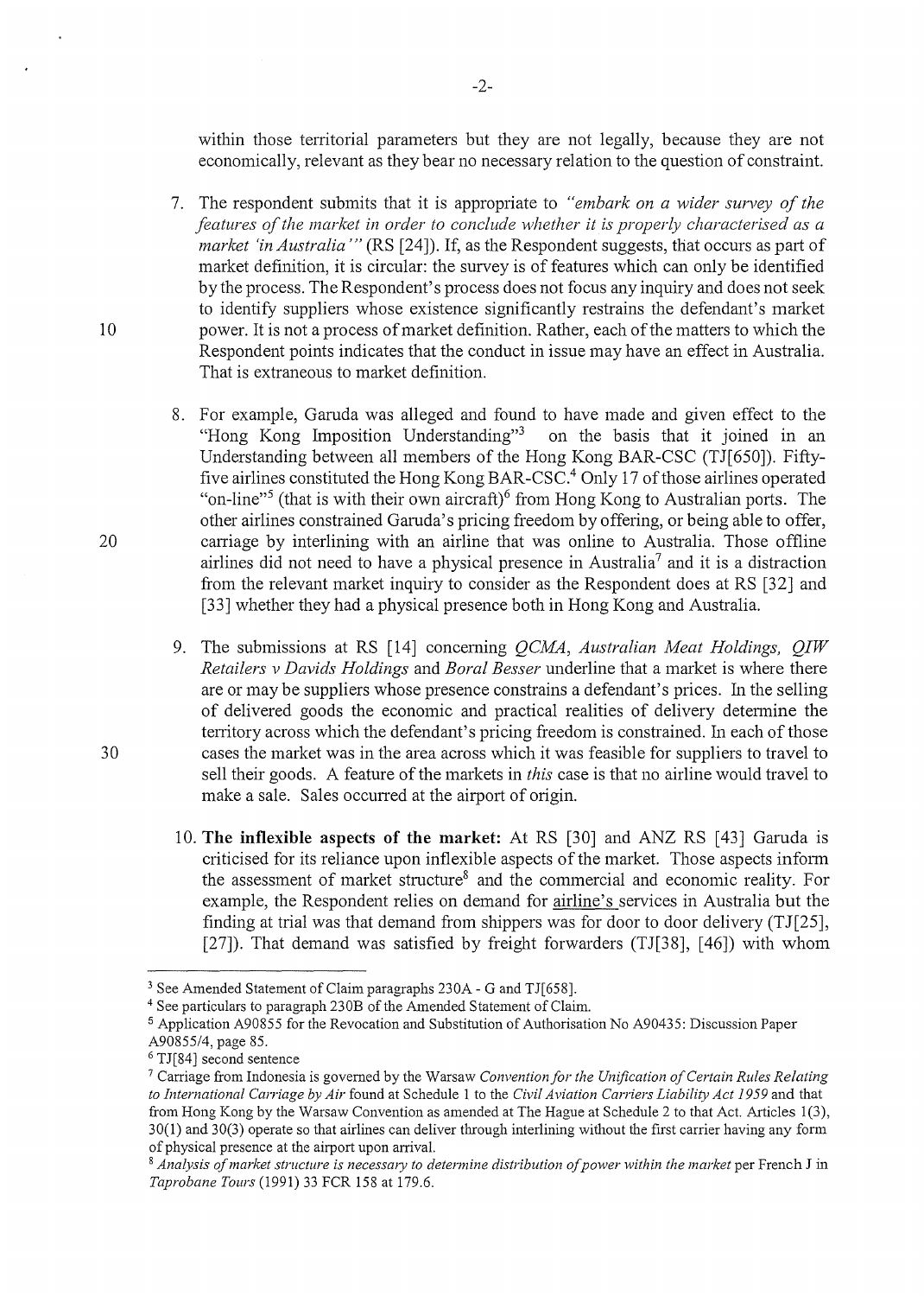consignees in Australia negotiated and contracted. The consignees paid the freight forwarder's price, not an airline's price (TJ[ 48] to [51]). The Respondent relies at RS [34] on the fact that "customers" paid for goods to be delivered to airports in Australia. Customers of the airlines who paid for delivery to the airport of destination were freight forwarders, generally at the airport of origin. (TJ $[121]$ ) They paid or became liable to pay, before departure, prices negotiated between them and the airline at the local sales office. (TJ  $[107] [114(h)]$  They did so whether or not they were paid by the shipper. (TJ[123]). Consignees in Australia were not customers of the airlines. They were customers of freight forwarders (TJ  $[46] - [50]$ ) whom they paid following 10 delivery to the consignee's address. They did not pay for delivery to the airport (TJ[3 8] [52]). That structural delineation of the roles of freight forwarders and shippers is relevant to assessing the nature and location of suppliers whose existence constrained Garuda's pricing freedom – because it focuses the inquiry upon the airlines that freight forwarders might prefer to Garuda -it was the existence of those airlines at the airport of origin that constrained Garuda's pricing freedom.

## **B. INCONSISTENCY**

- 11. **Construing the Air Navigation Act:** The gravamen of the Respondent's case is that 20 Garuda is only required by Australian law to confonn to a tenn of the ASA that "speaks to" Garuda (RS[66] and [67]). The Respondent does not say what "speak to" means and does not identify why Article  $6(2)$  is not such a term: it speaks of "the designated airlines" and provides that they agree tariffs. The criterion of whether a tenn or condition "speaks to" a non-party to the agreement is opaque.
- 12. For the reasons that follow, the better construction focusses upon obligations owed to Australia and not by whom they are owed. Section 12 required that ASAs provide that the air services be operated "subject to the agreement or arrangement" and thereby evinced an intention that the terms and conditions of each ASA would govern conduct 30 ofthose services. Section 13 refers to "anytenn or condition" and should be construed to mean what it says. When ss.12 and 13 were enacted Australia's ASAs prescribed norms for the conduct of air services between Australia and the other Contracting State, as contemplated by s. 12. International airlines were designated and authorised by the other Contracting State, and not by Australia, to conduct that Contracting State's services to Australia. Australia was obliged upon receipt of the designation to have a licence issued (Article 3(2) of the Australia Indonesia ASA is typical). Section 12 provided for that to occur. Sections 12 and 13 are to be construed so that a designated airline of another country was at risk of exercise of the power under s.l3(b) if the airline, in reliance upon its licence, denied to Australia the benefit of any term or 40 condition of the relevant ASA subject to which the airline operated the service. At RS[80] the Respondent submits that "any term or condition" should be read down to exclude obligations of the Contracting State to Australia while also submitting that the ASA only gives rise to obligations of a Contracting State. That construction of s.13(b) would strip it of any operation and this Court should reject it.
- 13. It does not matter whether the ASA in question imposes a duty to comply with its norms on the Contracting State or its designated airline: non-conformance by the airline to a norm for conduct of the service enlivened the power to cancel or suspend the licence. The requirement thereby imposed by s.l3(b) of the Act was imposed by 50 reference to Garuda's failure to confonn to those norms of conduct.

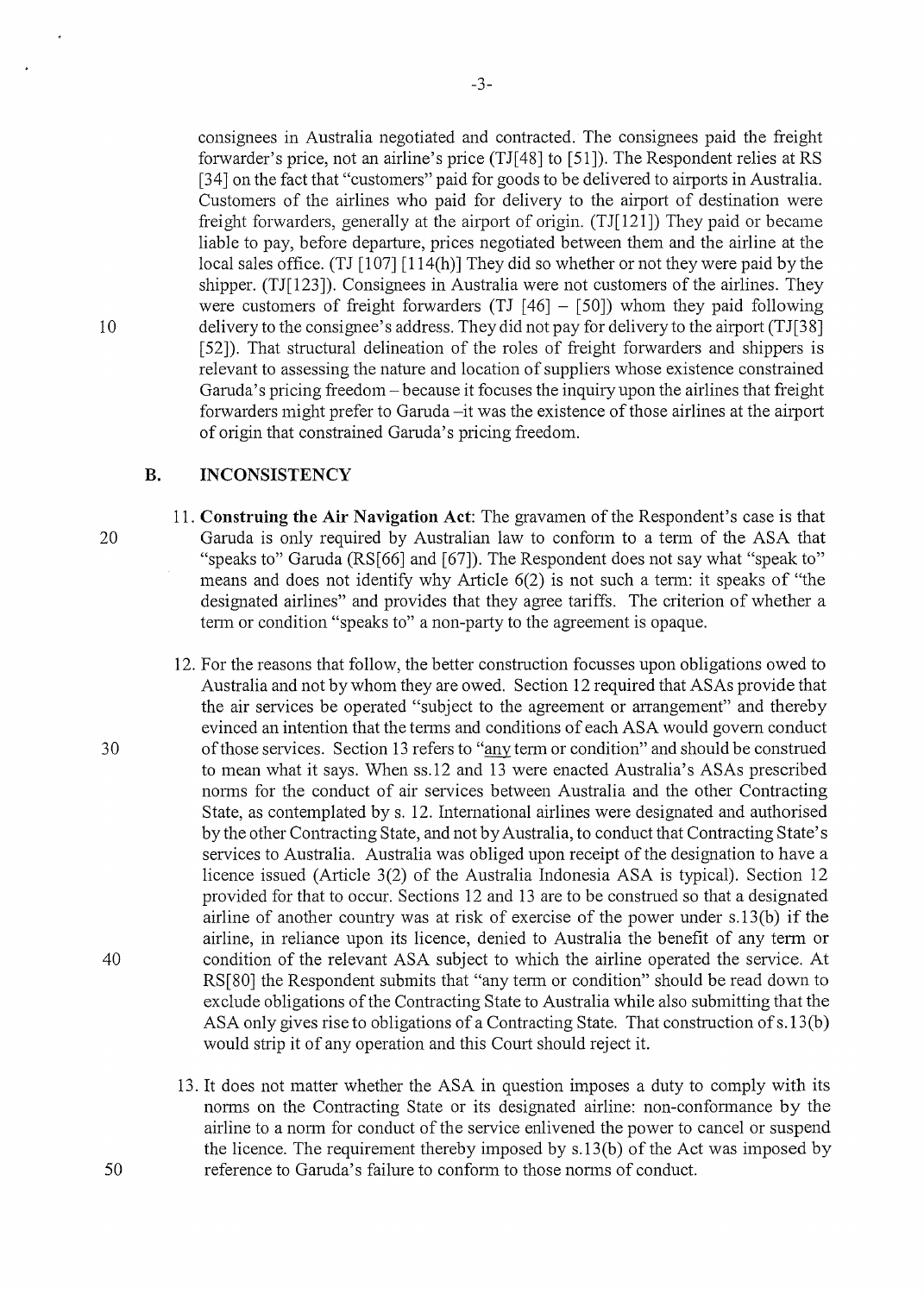- 14. At RS fn[25] there is a submission that Gamda has failed to demonstrate that Australian law requires that the ASA be implemented. The reference in s.13 (b) to *"any term or condition of the relevant Agreement"* is part of the criterion for the exercise of a power to cancel or suspend the licence. That reference makes those tenns and conditions criteria for exercise of that power.
- 15. **Construing the ASA:** The Respondent distinguishes between agreements on tariffs and agreements to implement tariffs at RS [72] but *tariff* means *"prices to be paid for*  10 *the air transportation of passengers, baggage and cargo and the conditions under*  which those prices apply". "Such conditions sometimes include various surcharges *that carriers might impose* ".9 Article 6(1) provided that tariffs were to be "established". The requirements in Article 6 were requirements for establishment, by agreement, of *"the prices to be paid and the conditions under which those prices apply"*. There was no need or room for any further agreement that those prices would be applied and the Respondent's distinction is one devoid of any difference.
- 16. The Respondent seeks to read down the obligation in Article 6(2) to be a *reasonable steps* obligation. There is nothing in the text or context of the Article or the ASA that 20 supports that reading down and this Court should reject it. In contrast the Respondent criticizes Garuda's reliance on the context of Article 6 at RS [76]. Nothing turns on that. The material to which Gamda pointed at AS [91]-[92] is either part of the 'context' in the strict sense of Article 31 of the *Vienna Convention* (on the basis that *Bermuda I* was the model from which the Australia-Indonesia ASA was prepared), <sup>10</sup> or part of the circumstances of the conclusion of the Australia-Indonesia ASA to which reference can be made consistent with Article 32 of the Vienna Convention.<sup>11</sup>
- 17. Contrary to the submission at RS [73] a failure by Gamda to seek to reach agreement on any tariff or a failure or refusal to reach agreement where that was possible would 30 breach an obligation owed to Australia (by Indonesia) under the ASA. Two consequences of such a breach would follow. *First,* under Australian domestic law Gamda would be at risk of licence cancellation or suspension. *Secondly,* in international law grounds for a dispute would exist between Australia and Indonesia to be resolved, in the first instance by arbitration pursuant to Article 9 of the ASA. An example of that dual character of disputes occurred in 1993 in a dispute between the Minister and Australia on the one hand and North West Airlines and the United States on the other. The dispute was managed and resolved by a nuanced interaction of the domestically conferred powers and international dispute settlement processes.<sup>12</sup>
- 40 18. The submission at RS [82] that any potential conflict is realised only where the Minister exercises his discretion to cancel or suspend a licence is incorrect. If the Minister were to exercise his discretion to cancel or suspend the licence there would be no room for the requirement imposed by s. 13(b) because of the absolute prohibition on conduct of services that would then apply pursuant to s.l2.

 $\bar{z}$ 

 $-4-$ 

<sup>&</sup>lt;sup>9</sup> Report of Professor Dempsey at page 2.3.

<sup>&</sup>lt;sup>10</sup> See Thiel v FCT at 349 per Dawson J.

<sup>&</sup>lt;sup>11</sup> See Thiel v FCT at 356 per McHugh J (Mason CJ, Brennan and Gaudron JJ agreeing at 344); see also El *Greco v Mediterranean Shipping* (2004) 140 FCR 296 at 328 [147] per Allsop J (Black CJ agreeing at [1]).

<sup>&</sup>lt;sup>12</sup> See Dempsey: Public International Air Law at 696 to 699.